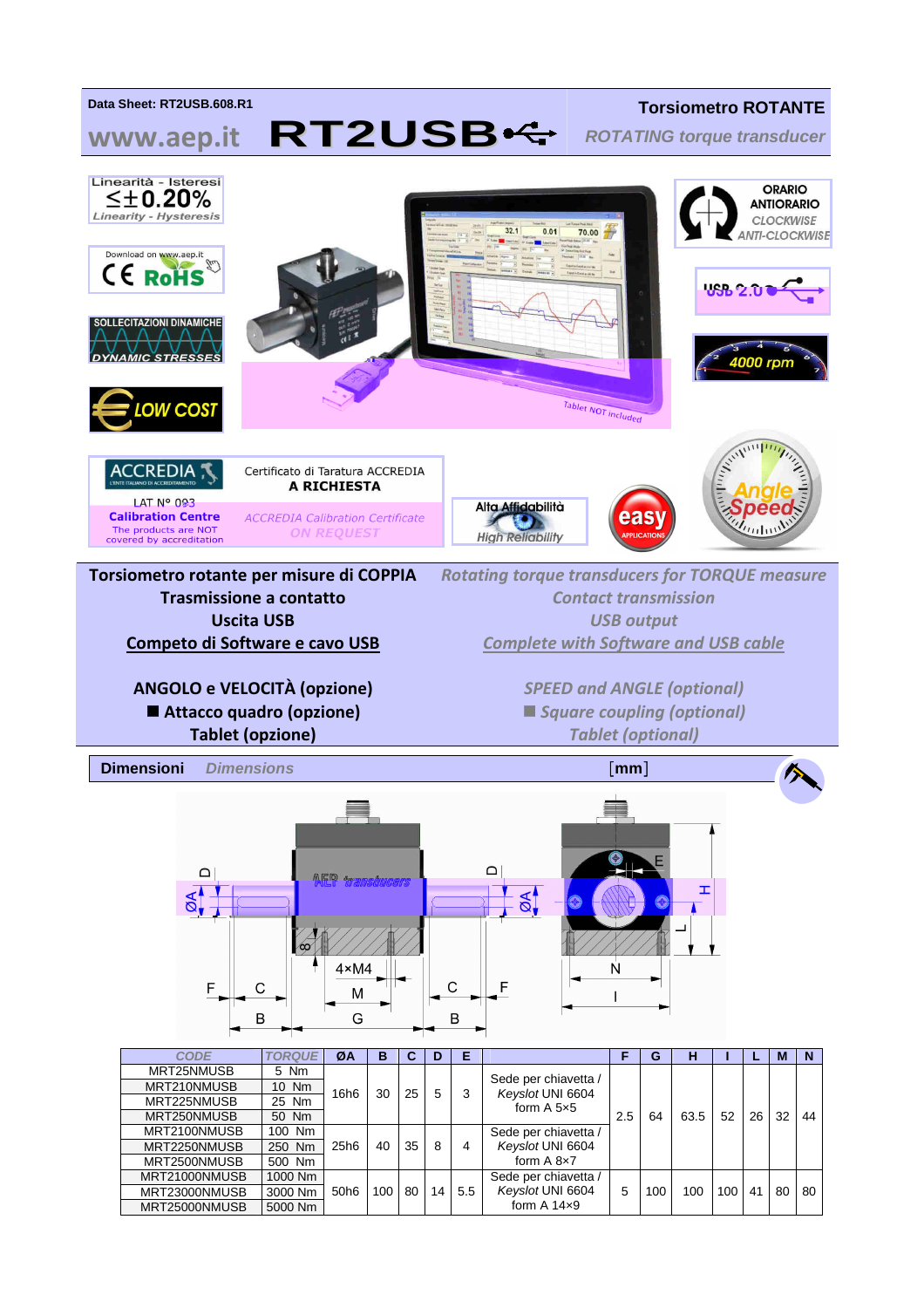| <b>TORSIONE NOMINALE</b>                                                                                                                                            | <b>NOMINAL TORQUE</b>                                                                                                                                   | $5 - 10 - 25 - 50 - 100 - 250 - 500$ Nm<br>1000 - 3000 - 5000 Nm                                                                     |  |  |  |  |
|---------------------------------------------------------------------------------------------------------------------------------------------------------------------|---------------------------------------------------------------------------------------------------------------------------------------------------------|--------------------------------------------------------------------------------------------------------------------------------------|--|--|--|--|
| <b>LINEARITA' e ISTERESI</b>                                                                                                                                        | <b>LINEARITY and HYSTERESIS</b>                                                                                                                         | $\leq \pm 0.20 \%$                                                                                                                   |  |  |  |  |
| RISOLUZIONE INTERNA<br>CONVERSIONI AL SECONDO<br>RISOLUZIONE PROGRAMMABILE                                                                                          | <b>INTERNAL RESOLUTION</b><br><b>READINGS PER SECONDS</b><br>PROGRAMMABLE RESOLUTION                                                                    | 24 bit<br>$5 - 20 - 120 - 600 - 1200 - 2400 - 4800$<br>0.01 Nm                                                                       |  |  |  |  |
| <b>FUNZIONE DI ZERO</b>                                                                                                                                             | <b>ZERO FUNCTION</b>                                                                                                                                    | 50%                                                                                                                                  |  |  |  |  |
| FILTRO DIGITALE PROGRAMMABILE                                                                                                                                       | PROGRAMMABLE DIGITAL FILTER                                                                                                                             | Media mobile su 1-2-4-8-16-32 punti<br>Average mobile on 1-2-4-8-16-32 points                                                        |  |  |  |  |
| RISOLUZIONE PROGRAMMABILE                                                                                                                                           | PROGRAMMABLE RESOLUTION                                                                                                                                 | 1, 2, 5, 10, 20, 50, 100                                                                                                             |  |  |  |  |
| UNITA' DI MISURA DELLA COPPIA                                                                                                                                       | <b>TORQUE UNITS OF MEASUREMENT</b>                                                                                                                      | Nm, Nmm, kNm, kgm, kgmm, gcm<br>Poundinch, poundfoot,                                                                                |  |  |  |  |
| <b>FUNZIONE DI PICCO</b><br><b>FUNZIONE DI PRIMO PICCO</b><br><b>FUNZIONE DI SGANCIO PICCO</b>                                                                      | <b>PEAK FUNCTION</b><br><b>FIRST PEAK FUNCTION</b><br><b>RELEASE PEAK FUNCTION</b>                                                                      | Clockwise (+) and Anticlockwise (-)<br>Release threshold programmable<br>Release threshold programmable                              |  |  |  |  |
| <b>ALIMENTAZIONE NOMINALE</b>                                                                                                                                       | <b>NOMINAL POWER SUPPLY</b>                                                                                                                             | 5 Vdc Supply via USB port                                                                                                            |  |  |  |  |
| <b>VALORI MECCANICI LIMITE</b><br>a) torsione di servizio<br>b) torsione limite<br>c) torsione di rottura<br>d) torsione altamente dinamica<br>c) velocità nominale | <b>LIMIT MECHANICAL VALUES</b><br>a) service torque<br>b) max. permissible torque<br>c) breaking torque<br>d) highly dynamic torque<br>c) nominal speed | 100%<br>150%<br>$>300\%$<br>70%<br>4000 rpm                                                                                          |  |  |  |  |
| <b>TEMPERATURA DI RIFERIMENTO</b><br><b>TEMPERATURA DI ESERCIZIO</b><br>TEMPERATURA DI STOCCAGGIO                                                                   | REFERENCE TEMPERATURE<br><b>WORKING TEMPERATURE RANGE</b><br><b>STORAGE TEMPERATURE RANGE</b>                                                           | $+23^{\circ}$ C<br>$-10/+70°C$<br>$-20/+80°C$                                                                                        |  |  |  |  |
| EFFETTO DELLA TEMPERATURA (1°C):<br>a) sullo zero<br>b) sulla sensibilità                                                                                           | TEMPERATURE EFFECT (1°C):<br>a) on zero<br>b) on sensitivity                                                                                            | $\leq \pm 0.02\%$<br>$\leq \pm 0.02\%$                                                                                               |  |  |  |  |
| CLASSE DI PROTEZIONE (EN 60529)<br><b>MATERIALE PARTE SENSORE</b><br><b>MATERIALE CONTENITORE</b><br><b>CONNESSIONE ELETTRICA</b><br><b>ATTACCO DI PROCESSO</b>     | PROTECTION CLASS (EN60529)<br><b>SENSOR EXECUTION MATERIAL</b><br>CASE EXECUTION MATERIAL<br>ELECTRICAL CONNECTION<br>PROCESS COUPLING                  | <b>IP40</b><br>Acciaio Inox / Stainless Steel<br>Alluminio / Aluminium<br>Connection: M12X1 Male 5 poles<br>$\bigcirc$ (Cylindrical) |  |  |  |  |
| <b>PESO</b>                                                                                                                                                         | <b>WEIGHT</b>                                                                                                                                           | Fino a /Up to 500 Nm: $\sim 0.65 \div 1$ kg<br>Da /from 1000Nm: 6 kg                                                                 |  |  |  |  |

**Opzioni Options**

**ATTACCO DI PROCESSO SECONDO UNI ISO 1174-1 PROCESS COUPLING ACCORDING TO UNI ISO 1174-1** 

| $5 - 10$ Nm    | $\blacksquare$ 1/4" male - $\square$ 1/4" female    | Total Length 86 mm  |
|----------------|-----------------------------------------------------|---------------------|
| 25 - 50 Nm     | $\blacksquare$ 3/8" male - $\square$ 3/8" female    | Total Length 89 mm  |
| $100 - 250$ Nm | $\blacksquare$ 1/2" male - $\square$ 1/2" female    | Total Length 94 mm  |
| 500 Nm         | $\blacksquare$ 3/4" male - $\blacksquare$ 3/4" male | Total Length 119 mm |

| INDICAZIONE DELL' ANGOLO              | <b>ANGLE INDICATION</b>           |                                    |
|---------------------------------------|-----------------------------------|------------------------------------|
| RISOLUZIONE INTERNA                   | <i><b>INTERNAL RESOLUTION</b></i> | 3520 div. / rotation               |
| RISOLUZIONE ANGOLO                    | ANGLE RESOLUTION                  | $0.1^{\circ}$                      |
| INDICAZIONE DELLA VELOCITA            | <b>SPEED INDICATION</b>           | rpm or Hz                          |
| <b>INDICAZIONE VERSO DI ROTAZIONE</b> | DIRECTION INDICATION              | Clockwise (+) or Anticlockwise (-) |

**Collegamenti Elettrici Electrical Connections**

| <b>USB</b> | Pin      |         | P                     | cable.                       |        | Pin    | M <sub>12</sub> |
|------------|----------|---------|-----------------------|------------------------------|--------|--------|-----------------|
|            |          | $- - -$ | (5Vdc)<br><b>VBUS</b> | <b>ROSSO</b><br><b>RED</b>   | $-- -$ |        |                 |
| ___        | ∽<br>. . | $- - -$ | - 11                  | <b>BIANCO WHITE</b>          | $-- -$ | -      |                 |
| Total A.   | ∽<br>ັ   | $- - -$ | υ+                    | <b>VERDE</b><br><b>GREEN</b> | $-- -$ | ∽<br>ـ |                 |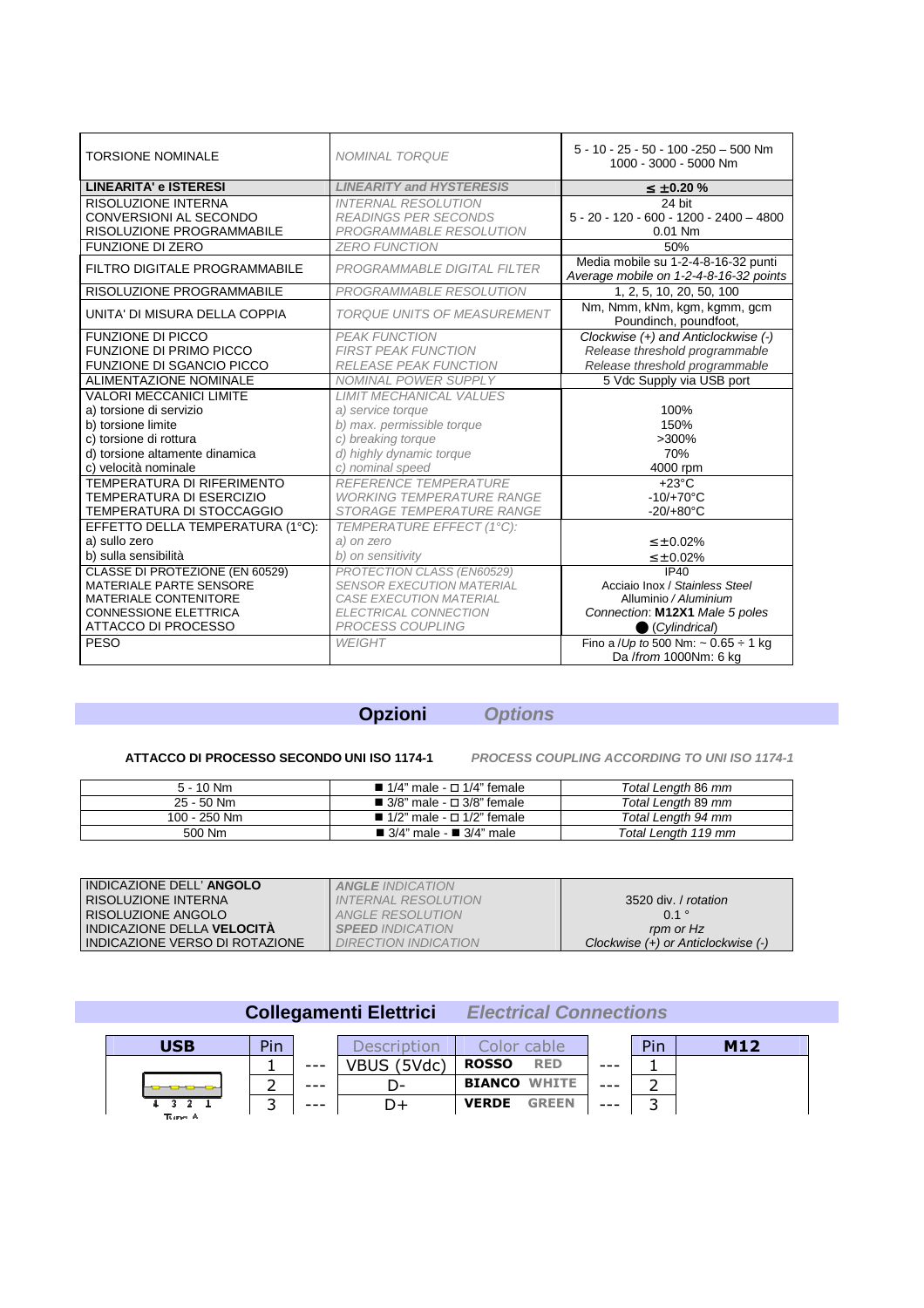## **Applicazioni Applications**



#### **CAMPO DI IMPIEGO Field of use**

Il torsiometro è stato progettato per la misurazione di coppie statiche e dinamiche su macchinari rotanti, banchi prova e sistemi automatici di serraggio. Il torsiometro misura momenti torcenti in senso ORARIO con uscita in tensione POSITIVA e momenti torcenti in senso ANTIORARIO con uscita in tensione NEGATIVA.

Torque meter has been designed for measurement of static and dynamic torque on rotating machines, test benches and automatic tightening systems. Torque meter measures CLOCKWISE torque with POSITIVE output in tension or ANTICLOCKWISE torque with NEGATIVE output in tension.

#### **MONTAGGIO Assembly**

Per un buon funzionamento e precisione delle misure è necessario predisporre:

**n° 2 GIUNTI ELASTICI** a soffietto o a lamina a seconda della torsione nominale e della velocità di rotazione (max 4000 rpm).

**n° 1 STAFFA DI SOSTEGNO** regolabile che permetta durante il montaggio di allineare e mettere in asse il torsiometro con i due alberi di collegamento (tolleranza di ±0.1mm).

For a correct working and measures accuracy it is necessary to prepare:

**2 SHAFT COUPLINGS** with bellow or disk pack according to nominal torque and rotating speed (max 4000 rpm) **1 ADJUSTABLE SUPPORT** that allows in installation phase, to align RT2 with the two junction shafts (tolerance  $±0.1mm$ ).

Il montaggio dei giunti al torsiometro deve essere fatto fuori dalla macchina con il torsiometro collegato al display e verificando in tempo reale che durante il montaggio non si generino torsioni, flessioni e tensioni tali da sovraccaricare il torsiometro.

Assembly of couplings to torque meter must be done disconnected from machine (system) with torque meter connected to display, thus verifying in real time that no unwanted torques, bending and tensions are generated with possible overloading of torque meter



Montare il torsiometro con i giunti sulla staffa di sostegno, mettere in asse il sistema e collegare il tutto. Anche in questa fase verificare sempre che la misura visualizzata sul display non superi la coppia nominale del torsiometro.

Mount torque meter with couplings on support, align the system along its own axis and connect system. Even in this phase care must be taken that measure showed by display doesn't exceed nominal torque of RT2.



**ATTENZIONE:**  Evitare sovraccarichi accidentali che possono danneggiare irrimediabilmente il torsiometro. Evitare che il cavo sia a contatto con cavi ad alta tensione, inverter, generatori, elettrovalvole.

**ATTENTION:** Avoid accidental overloading that may irreparably damage torque meter